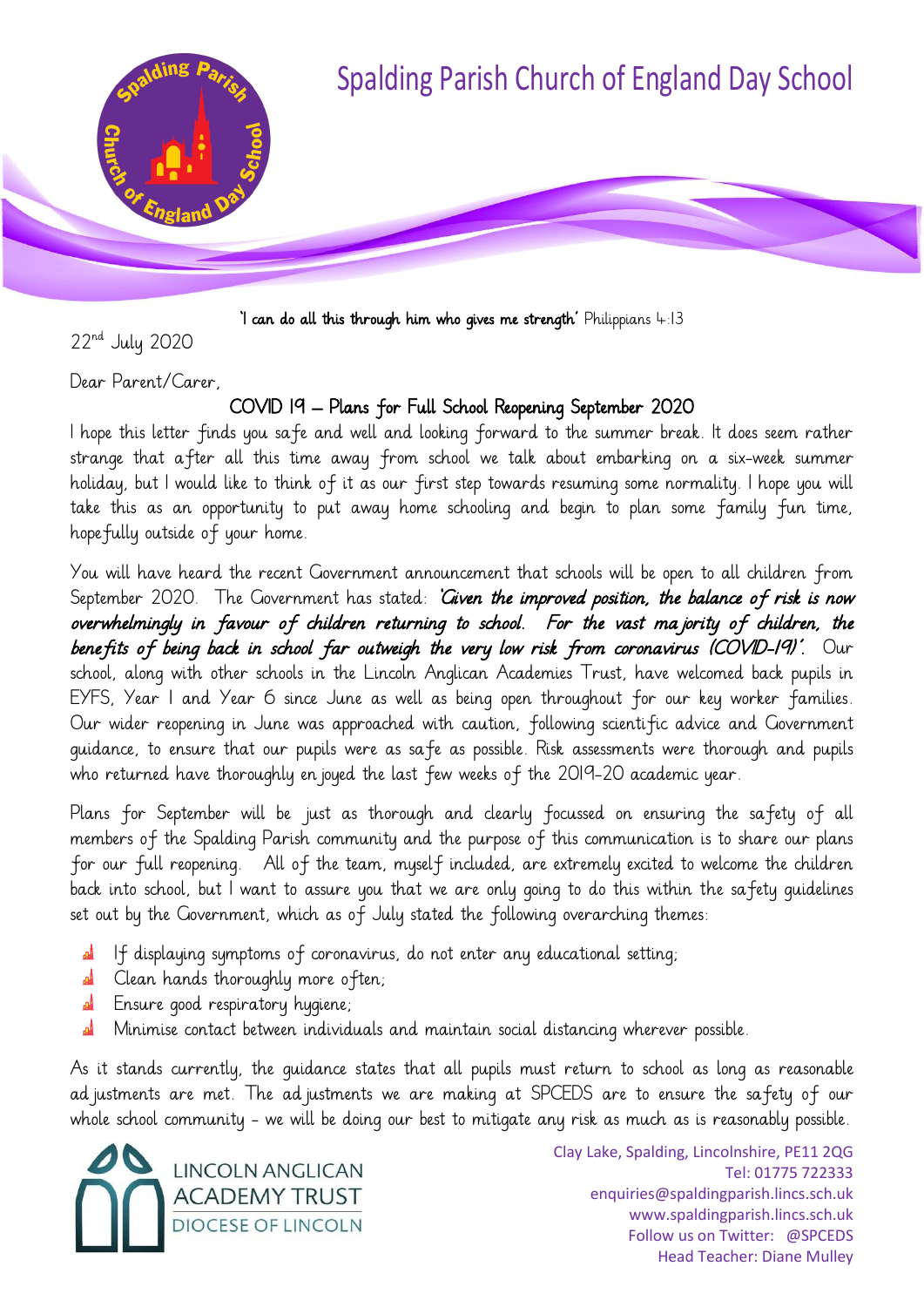Our main aim in September, is to ensure that where possible we reduce the contact between different groups of pupils, whilst enabling children to do what they love to do at school.

## Symptoms

It is absolutely imperative that you ensure that if anyone in your household has COVID-19 symptoms, your child does NOT attend school. Any child or staff member who develops symptoms in the school day will be sent home immediately. You must follow the Government guidelines [Stay at home: Guidance](https://www.gov.uk/government/publications/covid-19-stay-at-home-guidance/stay-at-home-guidance-for-households-with-possible-coronavirus-covid-19-infection)  [for households with possible or confirmed coronavirus \(COVID-19\) infection.](https://www.gov.uk/government/publications/covid-19-stay-at-home-guidance/stay-at-home-guidance-for-households-with-possible-coronavirus-covid-19-infection)

If anyone in your household, or your child, tests positive for COVID-19 you MUST inform the school.

# Safety Measures

The following safety measures will be put in place clearly focussed on ensuring the safety of all members of the school community:

- Children will be in their own year group for the majority of each day;
- Hygiene measures will continue to be in place in each classroom, children will be washing their hands frequently throughout the day – all children will be expected to do this;
- **A** Regular cleaning of classrooms and school shared areas will be taking place throughout the day, and each classroom will be cleaned with anti-viral disinfectant each evening;
- There will be limited interaction between year groups (some classes will share the playground); الله
- **A** Movement of children around the school will be limited;
- $\mathbf{a}^{\mathbf{i}}$  Collective Worship will not take place in the hall  $-$  these will be virtual or classroom based;
- الم Children will eat lunch in their own classroom and this will be a packed lunch only until further notice (KS1 universal free school meals will be available as a packed lunch option – you will need to order via Wisepay in the usual way);
- Year groups will have designated break times and areas to play in only 3 classes maximum will be outside on a playground at any one time;
- **A** Children will be encouraged to keep a safe distance from their peers and adults where feasible (no hugging, hand holding etc). Younger pupils will be reminded of this in a kind and reassuring way;
- Any adult in school will adhere to 2m social distancing from children and each other wherever கி reasonably possible;
- Children will have their own learning pack with suitable equipment;
- **A** Playground equipment will be limited, not shared outside of a group and cleaned after use;
- We are encouraging staggered drop off and collections where possible (see further details below);
- al. We are asking all parents and carers to adhere to social distancing whilst on the school site and be respectful of this when talking to school staff or sharing messages at handover;
- Visitors to our school site will be kept to a minimum should you need to come inside the school, الم appropriate hygiene measures will be required;
- **A** Any child or adult who displays symptoms during the school day will be sent home and asked to be tested (see further details below regarding self-isolating);
- **al** We ask that no additional items from home are brought into school children will only require their coat, lunch bag, book bag and PE Kit. In warm weather they can also bring a sun hat and suntan lotion. Children in Early Years and KS1 are discouraged from bringing items for 'show and tell' until further notice.

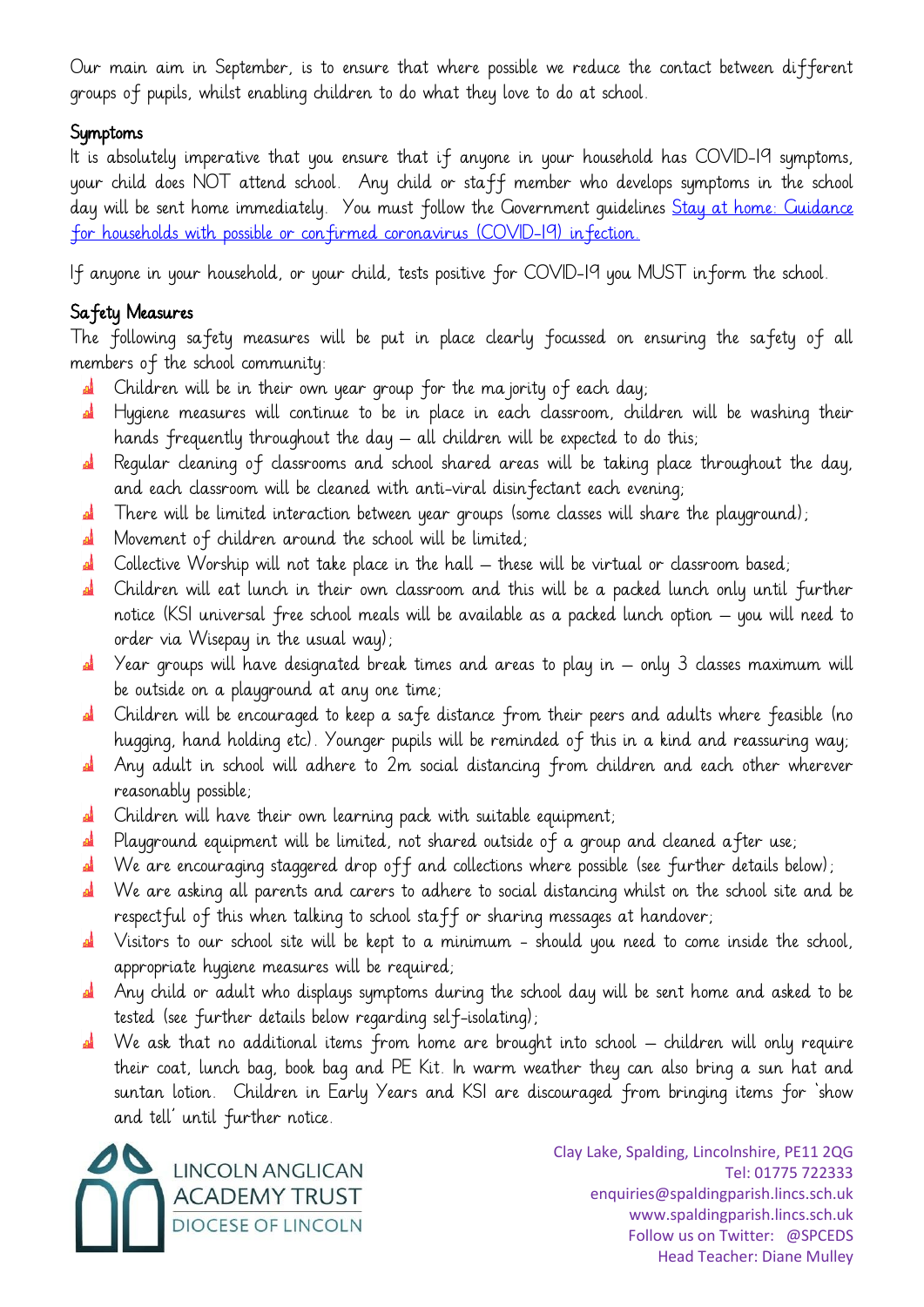### Attendance

The Department for Education states: '…all pupils, in all year groups will return to school, full time from the beginning of the Autumn Term.' Therefore, from September, our usual attendance expectations will apply with absences reported to the school office on the first day of absence.

## Holidaying Abroad and Quarantine Expectations

Currently the Government have in place a 14-day quarantine for people returning to the UK following a visit to specific countries. If you do make the decision to go abroad on holiday over the summer to one of the named countries in the Government guidance, please factor the 14-day quarantine period in, as all children are expected back in school on Thursday  $3^{rd}$  September and any absence as a result of a late holiday and subsequent quarantine will be unauthorised. You can read further details of affected countries here:<https://www.gov.uk/guidance/coronavirus-covid-19-travel-corridors>

# What happens if there is a case of COVID-19

Should a positive case of COVID-19 arise, the school will take swift action, in liaison with the local health protection team, to inform any necessary families who may have been in contact with the positive case. In addition, if anyone in your household (adults or children), should become ill or show any symptoms you must self-isolate and take a test. If the test is negative, and the child or adult feels well with no symptoms, then you may stop self-isolating and the child can return to school. If you are unclear about what your actions should be, please contact the school to discuss your concerns and we will try to guide you appropriately with the information available to us. Further information regarding the Track and Trace process can be read here: [https://www.bbc.co.uk/news/health-52475688.](https://www.bbc.co.uk/news/health-52475688)

# Arrangements for drop off and collection

When you return to school on **Thursday 3<sup>rd</sup> September,** we ask that you follow the guidance below for dropping off and collecting your child. Where possible, we have split our families by the child's surname and we ask you to enter the school site during this allocated time. We are aiming to limit the number of people on our school site at any one time, so we ask you to drop off and collect your child swiftly and exit the school site immediately, this will avoid clusters of adults and children on our site. Please also keep to the left at all times to give space when passing other families.

Gates will open at 8.30am each morning and at 3.00pm each afternoon and entry/exit to classrooms will be via the classroom doors onto the playground. Families should not be gathering around the school site prior to these times. Whilst on the school site all adults must observe the social distancing rule at all times - once your child has been taken to their door, please leave the site straight away. Adults will be available on the playground should you need to speak to anyone or would like a message passing onto your child's teacher or a member of the staff team.

If you are dropping off or collecting more than one child, if older pupils could be encouraged to walk by themselves to the classroom door in a safe and sensible manner to allow timings and guidance to be adhered to. Similarly children in Upper Key Stage 2 should be encouraged to walk to their classrooms by themselves in order to keep as few people as possible on the school site. We are also aware that a very small number of our pupils have different surnames. In this instance please use the surname of the older child for drop off and collection times.

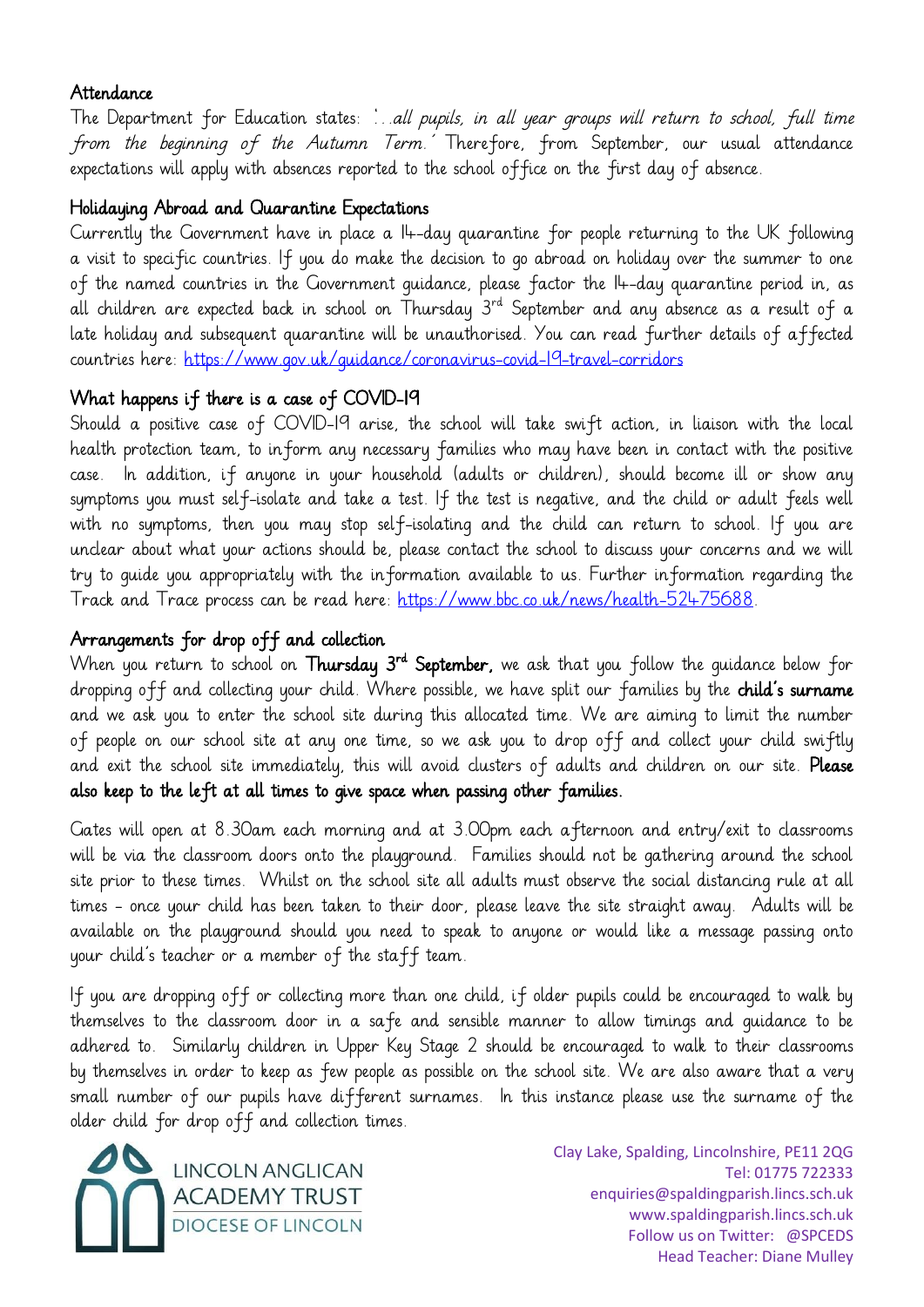| Child's Surname               | Drop off in morning no earlier | Collection at end of day |
|-------------------------------|--------------------------------|--------------------------|
|                               | than the times below           |                          |
| $A \rightarrow E$ (inclusive) | 8.35am                         | 3.05 <sub>pm</sub>       |
| $F \rightarrow K$ (inclusive) | $8:4$ Oam                      | 3.10pm                   |
| $L \rightarrow R$ (inclusive) | $8:45$ am                      | 3.15 <sub>pm</sub>       |
| $S \rightarrow Z$ (inclusive) | $8:50$ am                      | 3.20pm                   |

Currently the guidance around schools is that PPE is not required on the school site or in the school building. Should you and/or your child prefer to wear PPE when accessing the school site this is ok however your child will be asked to remove it by themselves before entering the school building, placing the mask in a plastic bag. We would also ask that you walk to school or travel in a private vehicle where possible. If you do need to use public transport to travel to and from school it is imperative that the current Government guidelines in relation to this are adhered to at all times in order to ensure the safety of the whole school community.

#### School Communication/Messages to Adults

The DfE guidance states that *gathering at the school gates and otherwise coming onto the site without* an appointment is not allowed'. We are obviously still wanting to provide you with the opportunity to talk to your child's teacher and maintain our parent and school relationships, so if you need to pass on an urgent message to your child's teacher, we ask that you speak to a member of the SLT on the playground in the first instance. Should this not be possible and you do need to speak to the Class Teacher, we respectfully ask that you wait until they are available and stand at a safe distance away from the classroom door until they are able to speak with you. If you have a non-urgent query, we ask that you contact the school by phoning or emailing the school office to leave a message for your child's teacher. To discuss learning needs or pastoral needs, socially distanced meetings may be arranged where necessary, but for the majority of cases communication via telephone or virtually will continue for the foreseeable future.

#### Extra-Curricular Provision, Class Presentations and Parental Engagement Events

The provision of clubs would mean that children from different year groups would have to mix, so unfortunately, we will not be able to offer extra-curricular clubs on our immediate return to school. We will continue to review the guidance as it is updated to establish when it may be possible to offer extra-curricular clubs and will let you know in due course. Additionally, we know how popular our parent events and class assemblies have become. Again, due to the limitations around allowing large gatherings in school, we will not be hosting any events until such time that we are able to do this safely. We cannot wait to be able to open our doors to you and welcome you into school in the future.

### Uniform

From speaking to many parents and carers it is clear that the majority of pupils are looking forward to returning to school in September, excited at the prospect of seeing teachers, school staff and friends again. As a school we are so looking forward to seeing all the pupils return and would ask that when they return to school they wear their full school uniforms, as they would at the start of any new year. Given the fact all the children wear their uniforms with such pride, I know they will all look so smart!